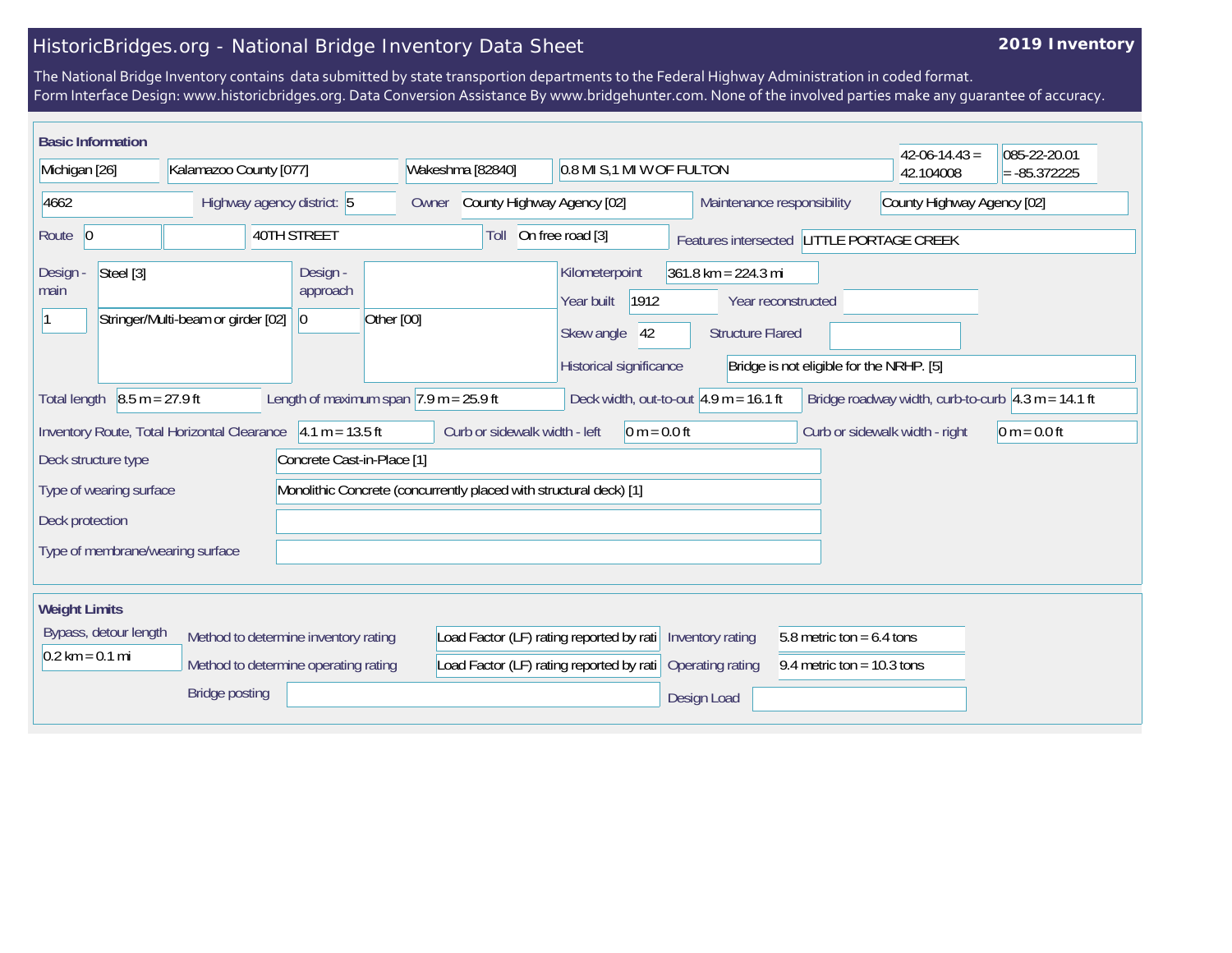| <b>Functional Details</b>                                                                                |                                                                                                              |                                                      |                              |                   |  |  |  |
|----------------------------------------------------------------------------------------------------------|--------------------------------------------------------------------------------------------------------------|------------------------------------------------------|------------------------------|-------------------|--|--|--|
| Average Daily Traffic<br>Average daily truck traffi 3<br> 72                                             | Year 2005<br>%                                                                                               | Future average daily traffic                         | 150<br>2027<br>Year          |                   |  |  |  |
| Road classification<br>Local (Rural) [09]                                                                | Lanes on structure 1                                                                                         |                                                      | Approach roadway width       | $7.3 m = 24.0 ft$ |  |  |  |
| Type of service on bridge Highway [1]                                                                    | Direction of traffic One lane bridge for 2 - way traffic [3]<br>Bridge median                                |                                                      |                              |                   |  |  |  |
| No parallel structure exists. [N]<br>Parallel structure designation                                      |                                                                                                              |                                                      |                              |                   |  |  |  |
| Type of service under bridge<br>Waterway [5]                                                             | Lanes under structure<br>$\overline{0}$                                                                      | Navigation control                                   |                              |                   |  |  |  |
| Navigation vertical clearanc<br>$0 = N/A$                                                                |                                                                                                              | Navigation horizontal clearance $\overline{0} = N/A$ |                              |                   |  |  |  |
| Minimum navigation vertical clearance, vertical lift bridge                                              | Minimum vertical clearance over bridge roadway<br>$99.99 m = 328.1 ft$                                       |                                                      |                              |                   |  |  |  |
| Minimum lateral underclearance reference feature Feature not a highway or railroad [N]                   |                                                                                                              |                                                      |                              |                   |  |  |  |
|                                                                                                          | Minimum lateral underclearance on left $0 = N/A$<br>Minimum lateral underclearance on right 99.9 = Unlimited |                                                      |                              |                   |  |  |  |
| Minimum Vertical Underclearance $ 0 = N/A $                                                              | Minimum vertical underclearance reference feature Feature not a highway or railroad [N]                      |                                                      |                              |                   |  |  |  |
| Appraisal ratings - underclearances N/A [N]                                                              |                                                                                                              |                                                      |                              |                   |  |  |  |
|                                                                                                          |                                                                                                              |                                                      |                              |                   |  |  |  |
| <b>Repair and Replacement Plans</b>                                                                      |                                                                                                              |                                                      |                              |                   |  |  |  |
| Type of work to be performed                                                                             | Work done by Work to be done by contract [1]                                                                 |                                                      |                              |                   |  |  |  |
| Replacement of bridge or other structure because of<br>substandard load carrying capacity or substantial | Bridge improvement cost<br>256000                                                                            | Roadway improvement cost                             | 68000                        |                   |  |  |  |
| bridge roadway geometry. [31]                                                                            | Length of structure improvement                                                                              | $11 m = 36.1 ft$                                     | Total project cost<br>382000 |                   |  |  |  |
|                                                                                                          | Year of improvement cost estimate                                                                            |                                                      |                              |                   |  |  |  |
|                                                                                                          | Border bridge - state<br>Border bridge - percent responsibility of other state                               |                                                      |                              |                   |  |  |  |
|                                                                                                          | Border bridge - structure number                                                                             |                                                      |                              |                   |  |  |  |